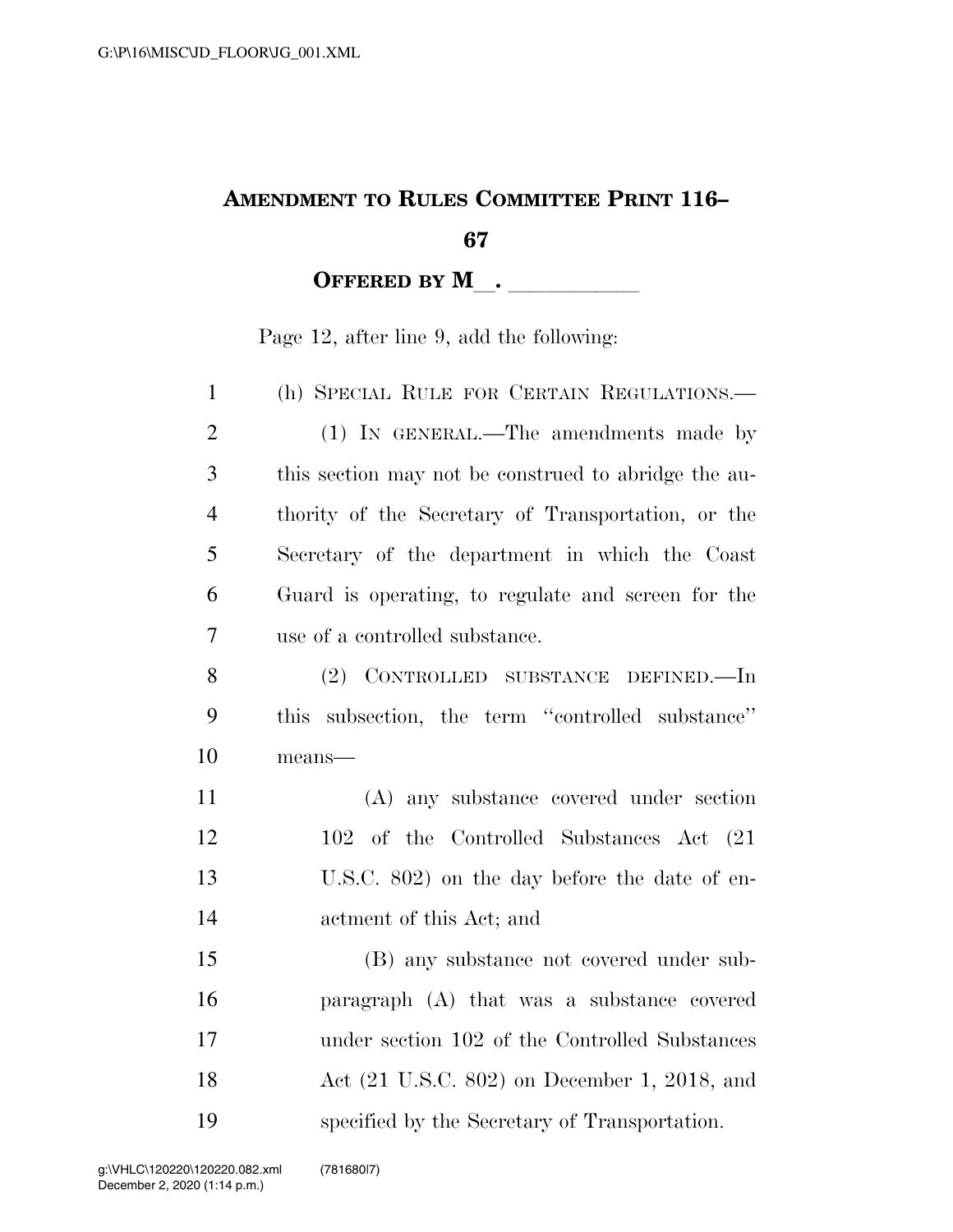Page 73, line 6, strike  $\cdot (36)$ " and insert  $\cdot (37)$ ".

Page 78, line 2, insert ''NON-VIOLENT'' before ''FEDERAL''.

Page 78, line 9, insert ''non-violent'' before ''Federal''.

Page 79, line 1, insert "non-violent" before "Federal''.

Page 79, line 18, insert ''non-violent'' before ''Federal''.

Page 80, line 5, insert ''non-violent'' before ''Federal''.

Page 81, insert after line 6 the following (and redesignate succeeding subsections accordingly):

 (d) EXCEPTION.—An individual who at sentencing received an aggravating role adjustment pursuant to United States Sentencing Guideline 3B1.1(a) in relation to a Federal cannabis offense conviction shall not be eligi- ble for expungement of that Federal cannabis offense con-viction under this section.

Page 82, line 11, strike ''subsection (e)'' and insert "subsection (f)".